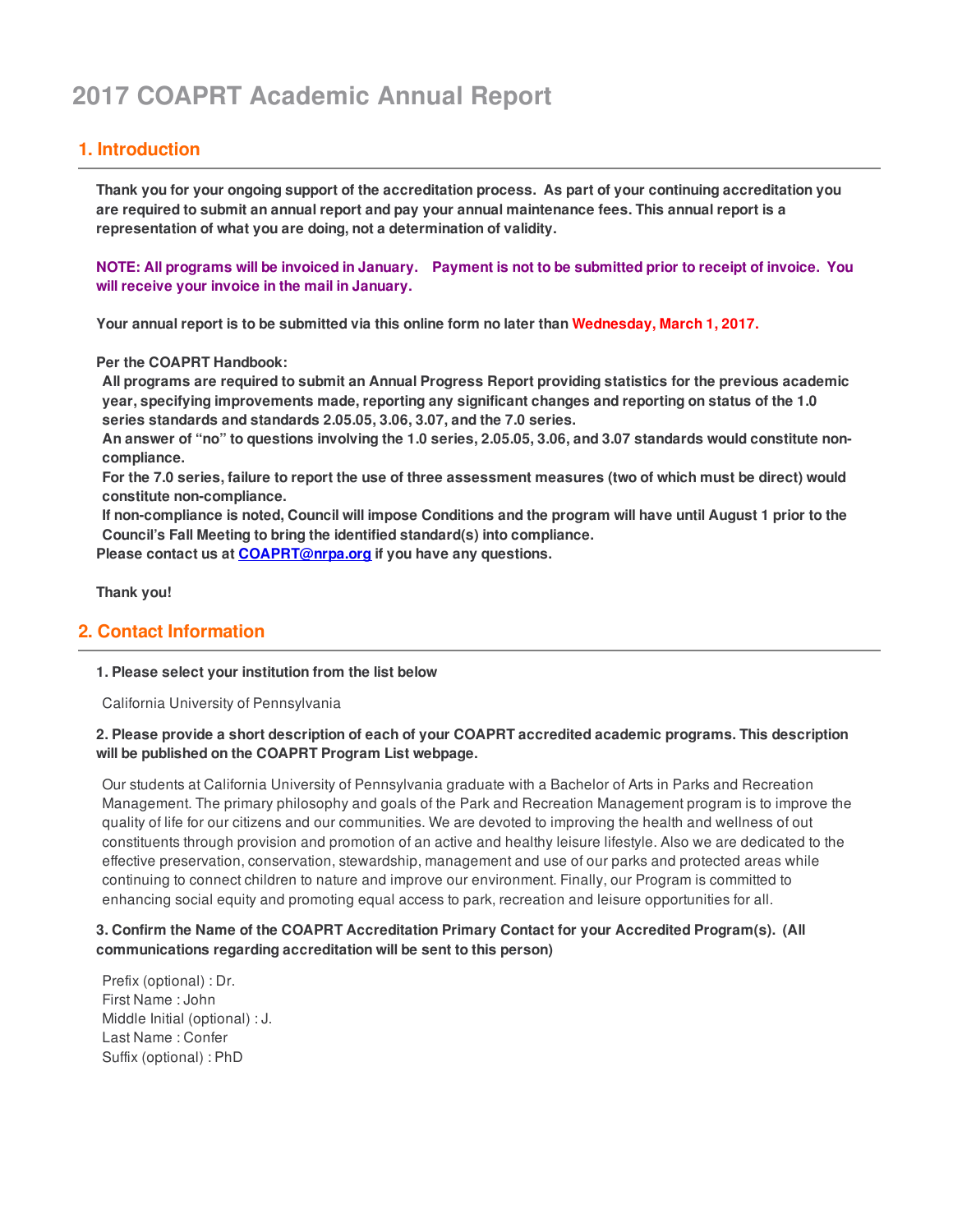#### **4. Confirm your Contact Information for Primary Contact:**

Position Title : Professor or Park & Recreation Managment Address 1 : California Universty of Pennsylvania Address 2 (optional) : 250 University Ave, Box 55 City : California State : PA Zip Code : 15419 Email : confer@calu.edu Phone Number : 724-938-4211

#### **5. How many of your programs are COAPRT accredited?**

1

## **6. Please provide the name(s) of the programs accredited by COAPRT:**

Program #1 Name : Park & Recreation Management

#### **7. Confirm your Program's Information**

Institution Name : California University of Pennsylvania Department Name : Earth Sciences Website : http://www.calu.edu President's Name : President Geraldine Jones President's Address 1 : 250 Univeristy Ave, Box President's Address 2 : Office of the President, Old Main President's City : California President's State : PA President's Zip Code : 15419 President's Email : jones\_gm@calu.edu President's Phone Number : 724-938-4400

# **3. Intent to Pursue Accreditation**

**8. Does the academic unit intend to pursue accreditation or re-accreditation as originally scheduled?**

Yes

**9. Regional Accreditation**

**Is the institution currently accredited by the appropriate regional accrediting association approved by the Council for Higher Education Accreditation (CHEA) or by the current national accrediting body (Standard 1.02)?**

Yes

# **4. Statistics Summary Report - Faculty**

10. Is there a minimum of two full time faculty members and a minimum of one additional full-time equivalent **faculty position (FTE) assigned to and instruct in the program? (Standard 1.03)**

Yes

11. Do a minimum of two full time faculty members hold a degree of masters or higher, and a degree of bachelors **or above in parks, recreation, tourism or related field? (Standard 1.04)**

Yes

12. Do all individuals instructing in the program have the competence and credentials in the subject matter for **which they are responsible? (Standard 1.05)**

Yes

# **5. Statistics Summary Report - Students**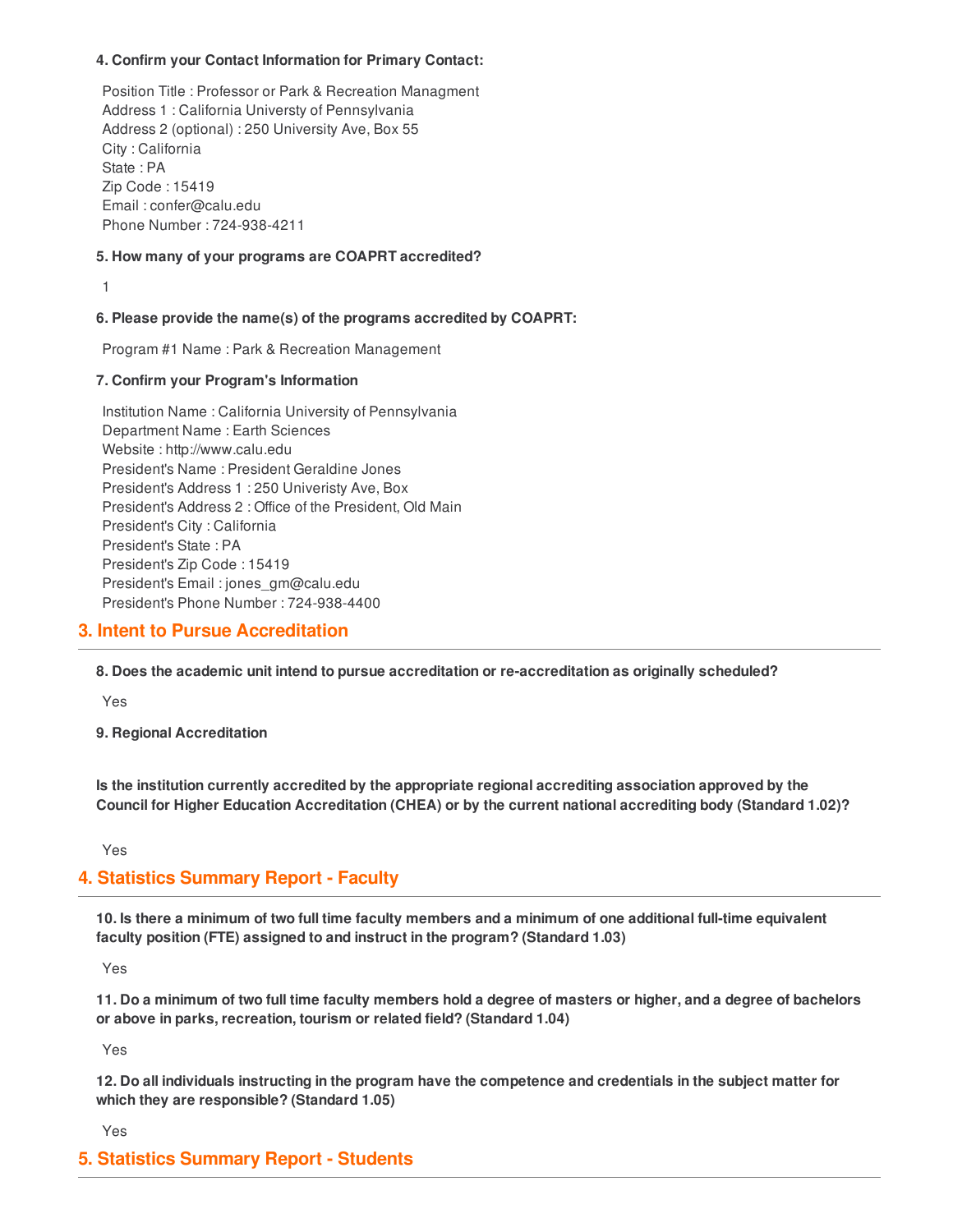#### **Note: All cells must be filled. Please enter a 0 when no student meeting the criteria are present.**

13. For the students graduating from the accredited programs in 2016, what percentage did so within six years of **starting the accredited programs? (Example: 60%). This may be an aggregated number. This data will be published on the COAPRT Program List webpage. Enter numbers only between 0-100.**

**NOTE: Council adopted the Graduation Rate definition used by the National Center for Education Statistics, <http://nces.ed.gov/ipeds/glossary/index.asp?id=812>**

100

## **6. Narrative Report - Learning Outcomes Assessment**

For the next section, please report learning outcomes - one from the 7.01, 7.02, and 7.03 standards (for a total of **three measures) of student learning and the related outcomes. These outcomes should be a part of your** program's annual assessment plan as indicated in COAPRT standard 2.05.05 and will also be published on the **COAPRT Program List webpage.**

You will complete this for each of your COAPRT accredited programs. For instance, if you have two accredited **programs such as a Recreation Program and a Therapeutic Recreation Program, you will submit two sets of learning outcomes - one set for each program.**

**TWO outcomes must have direct measures.**

*It is strongly suggested that you have your outcomes with you as you complete this questionnaire.*

**Some examples of DIRECT measures include the following: Capstone Assignment Quality Comprehensive Examination Internship Evaluation Performance of Relevant Skill Portfolio Evaluation Pre/Post Test Result Presentation Quality Project Quality Standardized Test Result Thesis/Project Quality Video/Audiotape Production Quality Written Assignment Evaluation Writing Exam Result**

**Some examples of INDIRECT measures include the following: Advisory Board Evaluation Alumni Survey Curriculum Review Result Employer Survey Result Exit/Student Interview Result Focus Group Result Graduate School Acceptance Rate Honors/Awards Received by the Program**

# **7. Narrative Report - Learning Outcomes Assessment - Program #1**

**Please provide the following information for the Program you listed as Program #1 above.**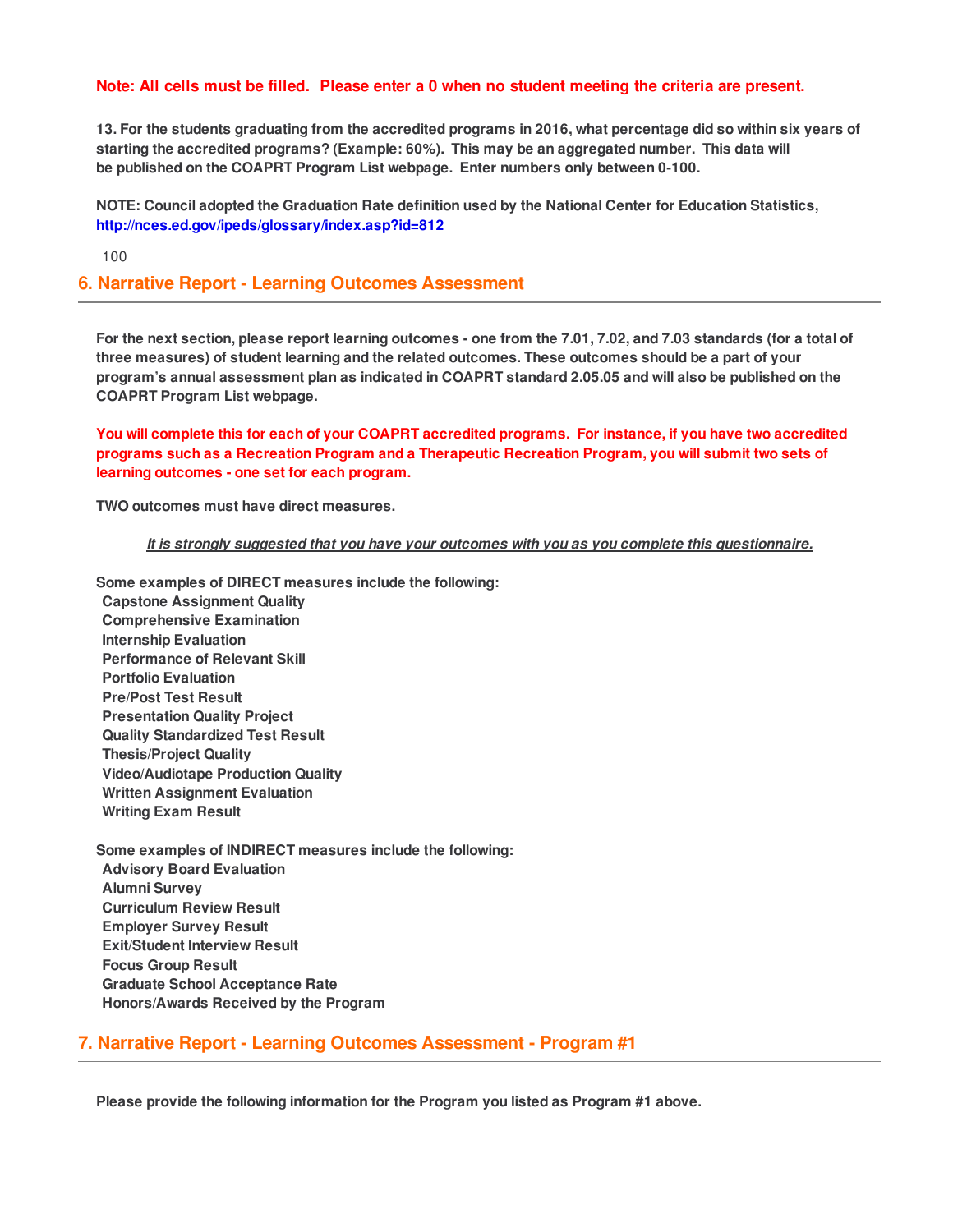**14. Please provide the program-specific learning outcome consistent with COAPRT Standard 7.01.**

**7.01 - Students graduating from the program shall demonstrate the following entry-level knowledge: a) the nature and scope of the relevant park, recreation, tourism or related professions and their associated industries; b)** techniques and processes used by professionals and workers in these industries; and c) the foundation of the **profession in history, science and philosophy.**

Students will demonstrate entry-level knowledge in the nature and scope of the park, recreation, tourism, and hospitality professions and the historic, scientific, and philosophical foundations of the profession based on evaluation of key class assignments.

## **15. Method by which the learning outcome for Standard 7.01 was assessed:**

Course specific assignments, activities and test/quiz items were used to assess compliance with the learning outcomes.

REC 165: Recreation Agency Presentation REC 165: Crowding Activity REC 165: Health Fair Assignment REC 165: Leisure Motivation Questionnaire Assignment REC 361: Disability for a Day Project REC 361: Interview Assignment REC 361: Diversity Bingo Activity REC 374: Commercial Recreation Business Profile Paper REC 374: Commercial Recreation Issues Paper REC 378: Selected exam questions in Recreation Management & Leadership GEO 474: Selected exam questions in Developing the Master Plan

## **16. Please indicate whether this outcome measure is Direct or Indirect.**

**Direct** 

## **17. Result of the assessment of the learning outcome for Standard 7.01:**

REC 165: Met. Recreation Agency Presentation: 95% of students scored an 80% or higher on the presentation. The average score on the students' presentation was 95%.

REC 165: Met. Crowding Activity: 92% of students completed the activity. The completion rate for this activity indicates that students understand the techniques that park managers use to measure crowding.

REC 165: Met. Health and wellness assignment: For the Fall 2015 semester 90% of students achieved a "B" or higher and during the Spring 2016 semester 90% of students received a "B" or higher on the assignment.

REC 165: Met Leisure motivation questionnaire assignment: For the fall 2015 semester 85% of students achieved a "B" or higher. During the spring 2016 semester 82% or more of students received a "B" or higher while students in the fall 2016 section met this standard with 80% of students meeting our requirements.

REC 361: Disability for a Day Project: Met. 100% of students earned a grade of 85% or higher on this assignment.

REC 361: Interview Assignment: Met. Every student earned a grade of 90% or higher on this assignment.

REC 361: Diversity Bingo Activity: Unmet. 76% of students completed the activity.

REC 374: Commercial Recreation Business Profile: Met. Every student earned an 80% or higher on this assignment. REC 374: Unmet. Commercial Recreation Issues Paper: 76% of students earned an 80% or higher on this assignment, with an average grade of 74%.

REC 378: Unmet. For both the Fall 2015 semester (7 items, Avg grade = 79.5%) and Spring 2016 semester (7 items, Avg grade = 71.8%), students performed slightly below our expectations. The students appear to have struggled with some of the material, specifically with the matching questions on the test.

REC474: Met. Parks and Recreation major completes when they enroll in GEO 474 achieved the desired results. During the Spring 2015 (9 items, Avg  $\%$  = 85.9%) and Fall 2016 (9 items, Avg  $\%$  = 85.6%) semesters most students received a "B" or higher on test questions (9 items) assessing the 7.01b standard.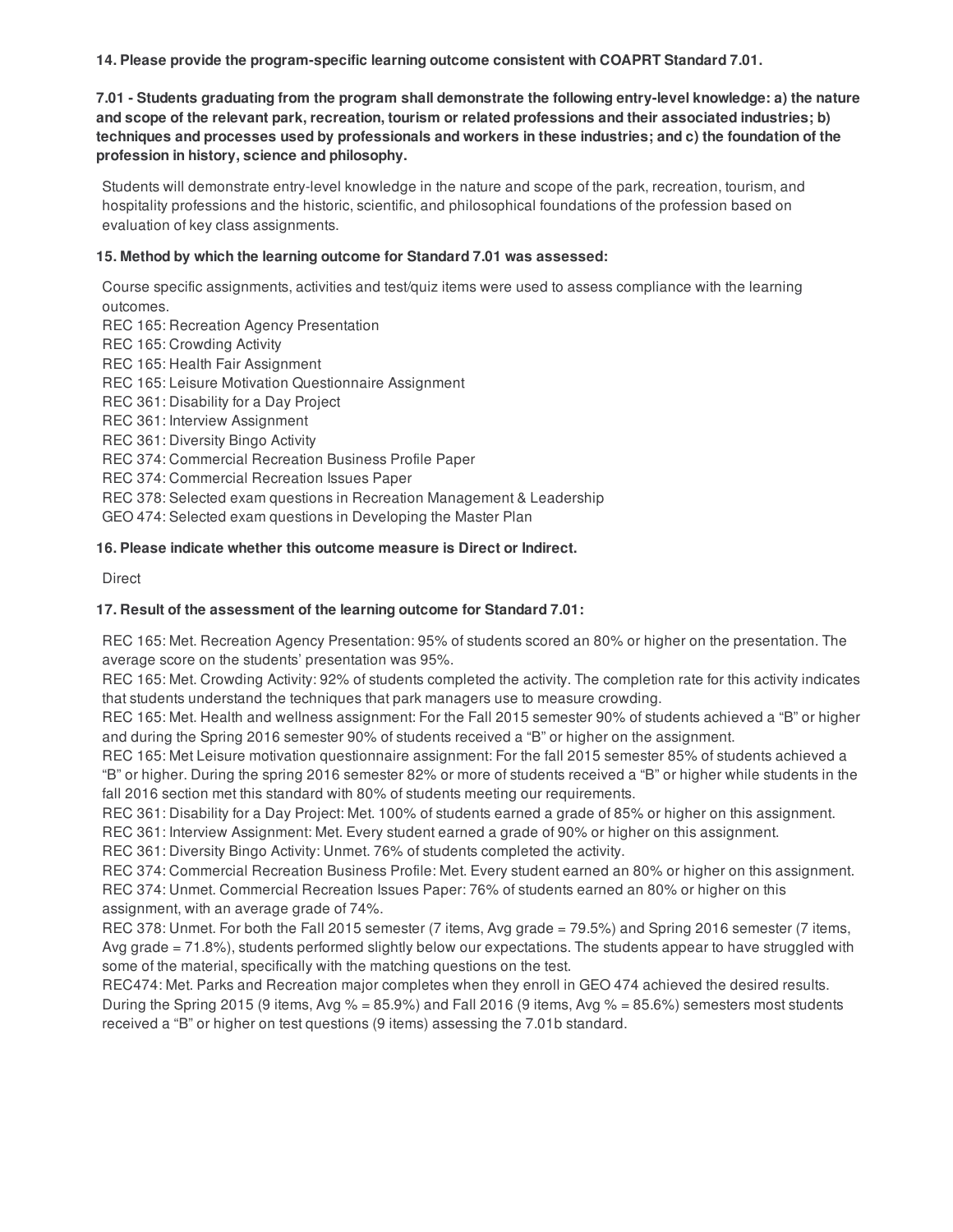**18. Please provide the program-specific learning outcome consistent with COAPRT Standard 7.02.**

#### 7.02 - Students graduating from the program shall be able to demonstrate the ability to design, implement, and **evaluate services that facilitate targeted human experiences and that embrace personal and cultural dimensions of diversity.**

Students will demonstrate the ability to design, implement, and evaluate services that facilitate targeted human experiences and that embrace personal and cultural dimensions of diversity.

#### **19. Method by which the learning outcome for Standard 7.02 was assessed:**

REC 165: Gender Equality Activity: Students are shown clips from the films "Thelma and Louise" and "A League of Their Own" and are told to identify the main theme of the film clip, and explain the connection of leisure, women, and equality in the film.

REC 361: Constraints in Leisure Activity: Students are asked to brainstorm constraints of diverse populations; Adaptive Program Activity: Students are asked to plan an arts and crafts program that accommodates a person who is blind, a person who uses a wheelchair, and a person who could not use their arms; In an example of workplace diversity training, students play "Diversity Bingo" where they try to learn something different about their classmates then discuss their reactions to their own cultural experiences.

REC 361: Disability for a Day Project: Working in groups, students would each participate in a recreation activity with some sort of disability. Students would then discuss their experiences along with suggestions for making recreation areas more accessible

REC 374: Local Commercial Recreation Business Profile: Students will investigate one commercial recreation/tourism business in their area either by visiting the business or through a web search and answer a variety of questions including visitor demographics

REC412: Bubble Soccer Program Report (Final Project): Students will design, plan, fund-raise, run and evaluate a Bubble Soccer for Cal U students and create detailed program plan and report. The report required the following sections: Introduction, Benefits; Needs identification & assessment; Programming model; Goals & objectives; Program development factors (Program activity area, Program format, Program plan, Program timeline, Facilities; Equipment & supplies; Staffing; Budget; Promotion); Program delivery; Program evaluation Bibliography). These projects were evaluated using a detailed Program Report Grading Rubric.

# **20. Please indicate whether this outcome measure is Direct or Indirect.**

Direct

# **21. Result of the assessment of the learning outcome for Standard 7.02:**

REC 165: Gender Equality Activity: Met. 100% of students completed the activity. The completion rate for this activity indicates that students understand and embrace personal and cultural dimensions of diversity and recognize the need to design, implement, and evaluate services for diverse populations.

REC 361: Constraints in Leisure Activity: Met. 100% of students completed the activity. The completion rate for this activity indicates that students understand and embrace personal and cultural dimensions of diversity and recognize the need to design services for diverse populations.

REC 361: Adaptive Program Activity: Unmet. Only 79% of students completed the activity correctly.

REC 361: Disability for a Day Project: Met. 100% of students earned a grade of 85% or higher on this assignment. This indicates that students have a greater understanding of the obstacles facing a diverse population when it comes to recreation and can better design and implement services for diverse groups.

REC374: Local Commercial Recreation Business Profile: Commercial Recreation Business Profile: Met. Every student earned an 80% or higher on this assignment. This indicates that students understand commercial recreation's role in designing, implementing, and evaluating services for diverse populations.

REC412: Bubble Soccer Recreation Program Report: Unmet. The average score for the class (20 students) was 81% with only 12 out of 20 (60%) earning a B or higher. Grades ranges from a high of 95% to low of 50%. The two weakest sections were the Program evaluation and the Needs identification & assessment. We will need to increase to focus and time spent in these sections.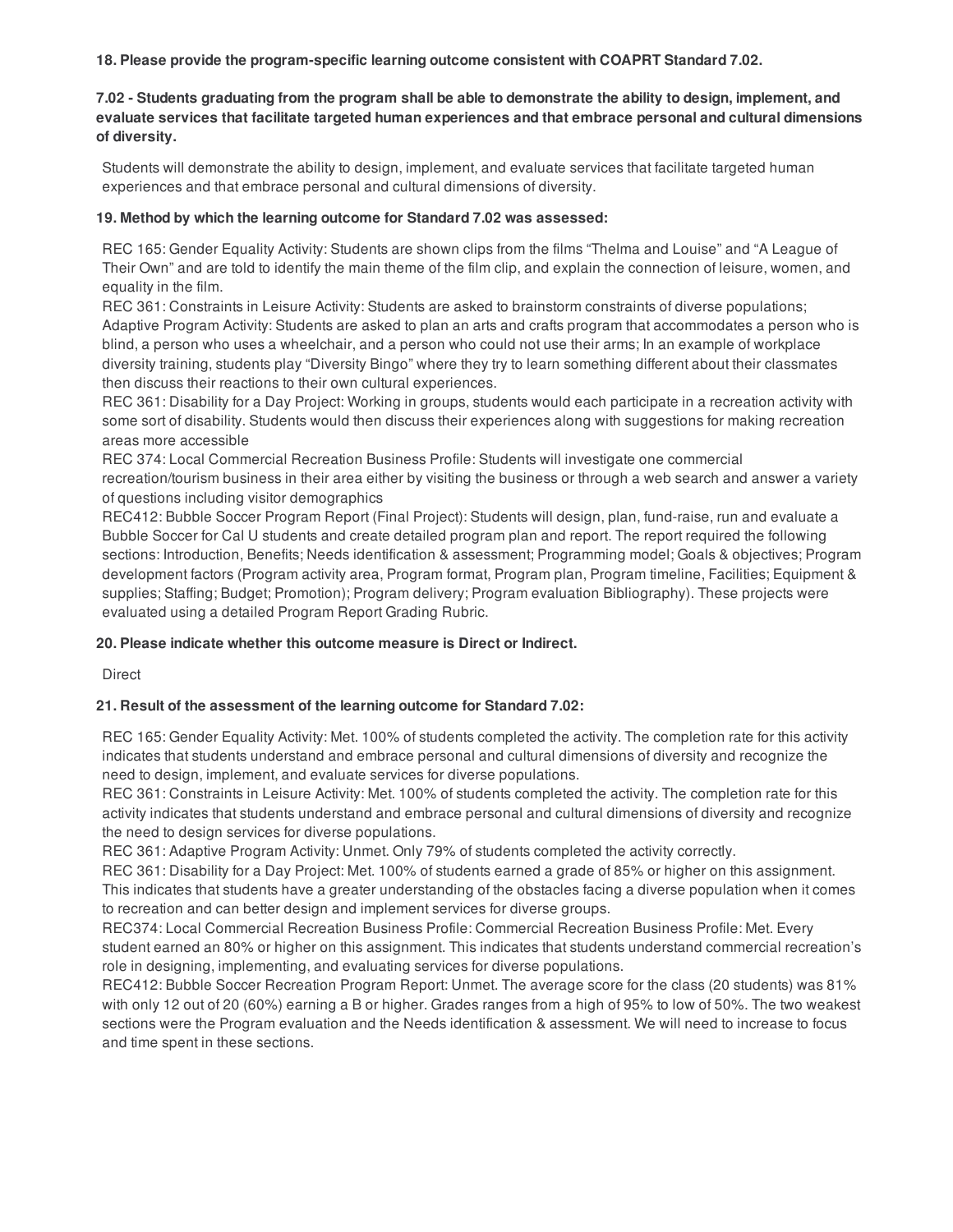**22. Please provide the program-specific learning outcome consistent with COAPRT Standard 7.03.**

#### **7.03 - Students graduating from the program shall be able to demonstrate entry-level knowledge about operations and strategic management/administration in parks, recreation, tourism and/or related professions.**

Students will demonstrate entry-level knowledge about operations and strategic management and administration in parks, recreation, tourism and/or related professions.

#### **23. Method by which the learning outcome for Standard 7.03 was assessed:**

REC 165: Recreation Agency Report: The content in the presentation is evaluated according to a content based rubric.

REC 361: Adaptive Program Activity: The content was compiled and discussed in class.

REC 374: Commercial Recreation Business Plan: The content in the assignment is evaluated according to a content based rubric.

REC 374: Exam Questions: Aggregate score on the five questions addressing budgeting and finance.

#### **24. Please indicate whether this outcome measure is Direct or Indirect.**

**Direct** 

#### **25. Result of the assessment of the learning outcome for Standard 7.03:**

REC 165: Met. Recreation Agency Presentation: 95% of students scored an 80% or higher on the presentation. The average score on the students' presentation was 95%. This indicates that students understand entry-level knowledge about operations and strategic management/administration in parks, recreation, tourism and/or related professions. REC 361: Adaptive Program Activity: Unmet. 79% of students completed the activity.

REC 374: Commercial Recreation Business Plan: Unmet. 66% of students earned a grade of 80% or higher on this assignment.

REC 374: Exam Questions: Unmet. 62-79% of students scored an 80% or higher on the exam questions including those related to commercial recreation operations.

REC 378: The three assignments based on 1) Mission, Goals & Objectives, 2) Budget assignment, 3) Policy Manual assignment used for learning outcome 7.03 that students must complete are wide ranging topic assignments that every Parks and Recreation major takes when they enroll in REC 378. These assignments absolutely aid students in understanding operation and management issues in the workplace and better prepare them to deal with complicated situations in the workplace. During the Fall 2015 semester, a total of 90% of the students received a "B" or higher for the Mission, Goals, and Objectives assignment; Met. For the Budget assignment, 77% of the students received a "B" or higher on this assignment; Unmet. Lastly, for the Policy Manual assignment; Met, 93% of the students received a "B" or higher. Similar numbers were achieved during the Spring 2016 semester. Clearly, the instructor must spend more time in class working on budgets.

# **12. Narrative Report - Accountability and Informing the Public**

26. An important aspect of accreditation is accountability. It is expected that the program annually posts 7.0 **series aggregated data and additional evidence reflecting program academic quality and student achievement on their program and/or departmental website. Such information shall be consistent with The Family Educational Rights and Privacy Act (FERPA) requirements (Standard 2.05.05).**

**Please provide a link to the program's website that demonstrates compliance with Standard 2.05.05.**

http://www.calu.edu/academics/programs/parks-recreation/index.htm

27. It is expected that a program has a practice of informing the public about the harm of degree mills and **accreditation mills (Standard 3.06).**

#### **Please provide a link to the program's website demonstrating compliance with Standard 3.06.**

http://www.calu.edu/academics/programs/parks-recreation/index.htm